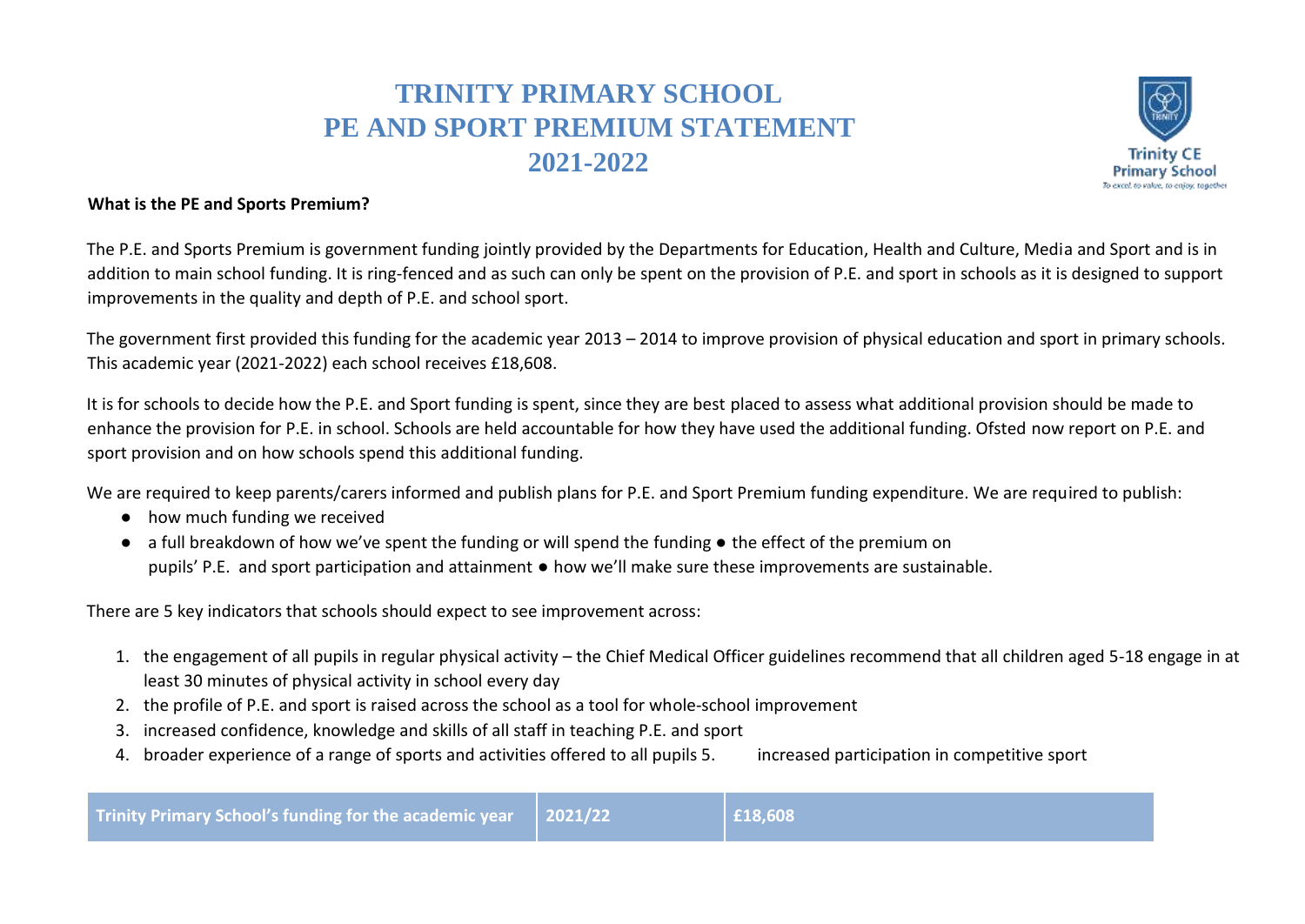| <b>Key Indicator 1</b><br>(the engagement of all pupils in regular physical activity - the Chief Medical Officer guidelines recommend that all children aged 5-18<br>engage in at least 30 minutes of physical activity in school every day)                                                                                                                                                                                                    |                                                                                                                                                                                                                                                                                                                                                                    |                                                                                                                                                                                                                                         |  |
|-------------------------------------------------------------------------------------------------------------------------------------------------------------------------------------------------------------------------------------------------------------------------------------------------------------------------------------------------------------------------------------------------------------------------------------------------|--------------------------------------------------------------------------------------------------------------------------------------------------------------------------------------------------------------------------------------------------------------------------------------------------------------------------------------------------------------------|-----------------------------------------------------------------------------------------------------------------------------------------------------------------------------------------------------------------------------------------|--|
| <b>Actions &amp; Funding</b><br>(Actions identified through self-review to improve the<br>quality of provision)                                                                                                                                                                                                                                                                                                                                 | Impact<br>(Anticipated/actual effect on pupils<br>including measures/evidence)                                                                                                                                                                                                                                                                                     | Sustainability<br>(How will the improvements be<br>sustained)                                                                                                                                                                           |  |
| To initiate the mile run during school time (each class takes part<br>and contributes to running one mile throughout the school day;<br>179m per class.<br>This could be run any time to suit each class.<br>£0 - Teacher led every day                                                                                                                                                                                                         | Children will feel the benefits of regular<br>running. KS2 children could have times<br>recorded to see if they improve over the half<br>term/long term. Teachers tick off the day to<br>show how many times they have completed<br>The Daily Mile each week.<br>This has been carried forward from<br>2020/2021                                                   | Children and staff will get into the<br>routine of fitting this in, it should<br>only take 8 minutes every day -<br>teachers to decide when is an<br>appropriate time during the day to<br>take a break and complete The<br>Daily Mile. |  |
| To train play leaders for playtime play.<br>To develop participation in active play and competitive games at<br>lunchtimes.<br>KS1 -Y2 leaders (resource box on top playground)<br>LKS2 - Y4 leaders (to encourage the use of outdoor table tennis<br>on set days and access resource box on bottom playground)<br>UKS2 - Y6 leaders (to encourage the use of outdoor table tennis<br>on set days and access resource box on bottom playground) | Y2, Y4 and Y6 will gain self-esteem and<br>confidence in leadership. Anti-social behaviour<br>will decrease across each phase.<br>A positive whole school impact in terms of<br>children's behaviour at lunchtime and in<br>afternoon lessons may be evident.<br>Kayleigh (see below) will teach playground<br>games to teachers and older years in each<br>phase. | This can only be sustained if we<br>have a team of adults who will take<br>charge of initially leading and<br>monitoring the children at playtime<br>as well as monitoring the use of<br>equipment and discarding any<br>broken items.  |  |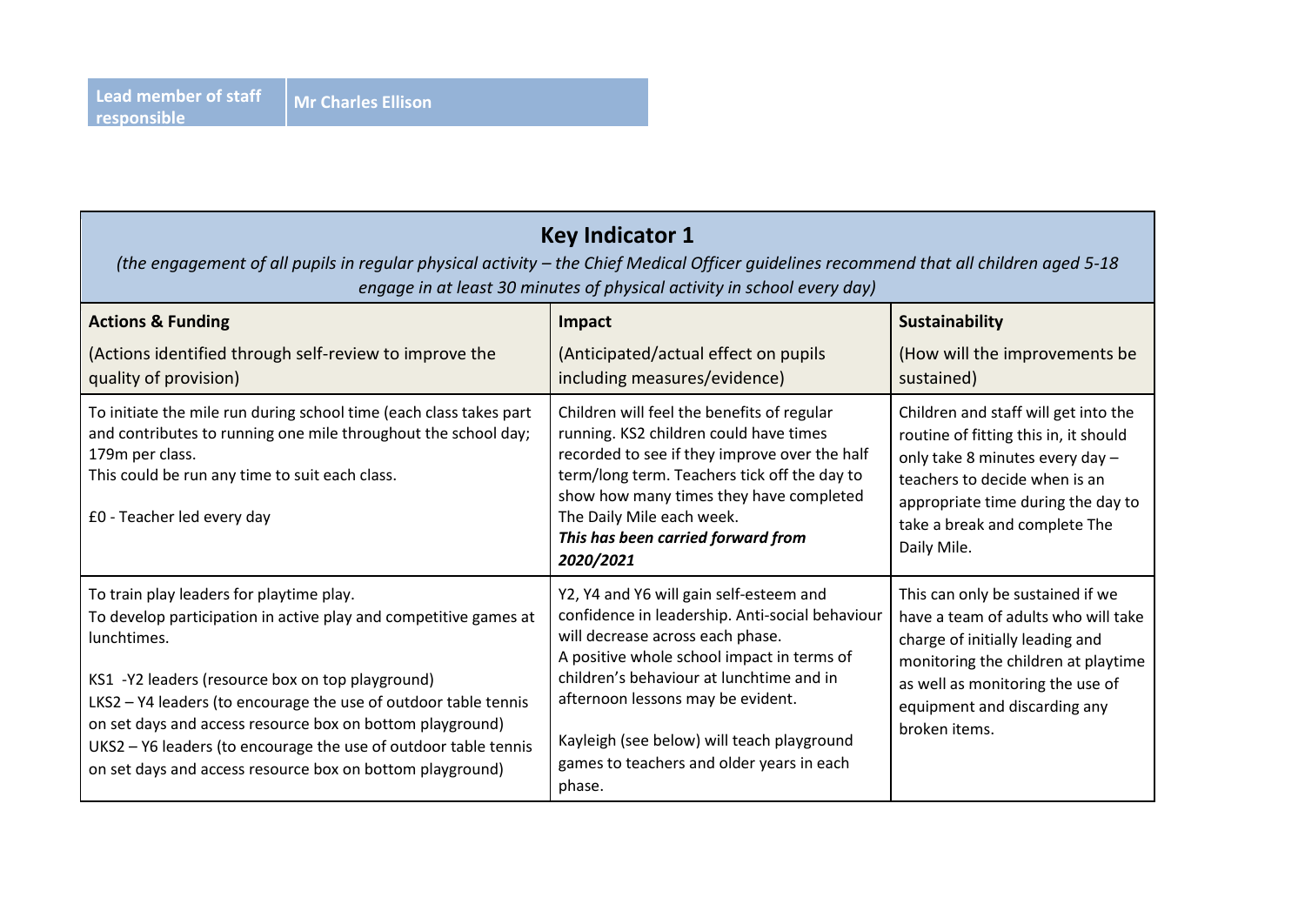|                                                                                                                                                                                                                                                                                                                                                                                                                                                                  | There will be more activities for the children<br>to choose and engage in at playtimes. This has<br>been carried forward from<br>2020/2021                                                                |                                                                                                                                                                                                                                               |
|------------------------------------------------------------------------------------------------------------------------------------------------------------------------------------------------------------------------------------------------------------------------------------------------------------------------------------------------------------------------------------------------------------------------------------------------------------------|-----------------------------------------------------------------------------------------------------------------------------------------------------------------------------------------------------------|-----------------------------------------------------------------------------------------------------------------------------------------------------------------------------------------------------------------------------------------------|
| <b>AK Gymnastics</b><br>Gymnastics coach will develop and lead high quality PE in<br>Gymnastics throughout the academic year.<br>Monday and Thursday afternoons 12.30-1pm lunch club then<br>2x Gymnastics sessions each afternoon.<br>£90 (from 12.30pm until 2.45pm to lead lunchtimes plus 2x<br>45-minute lessons in the afternoon; 1.15-2pm, 2-2.45pm)                                                                                                      | See above (play leaders) for lunch club.<br>Children will be taught high quality gymnastics<br>with all progression plans provided so<br>teachers can lead Gymnastics independently<br>(key indicator 3). | Lunch club 2x weekly with one Key<br>Stage being led by Kayleigh per<br>week.<br>Progression plans provided so<br>teachers can lead Gymnastics<br>independently (key indicator 3).                                                            |
| MNR Coaching will develop and lead high quality PE in games<br>and athletics throughout the academic year.<br>Autumn Term 1 Tuesday (mornings for EYFS - fixed for the year),<br>Thursday morning and Friday afternoon.<br>Autumn term 2 and throughout the academic year - afternoons<br>only to allow for 45-minute lessons without encroaching on core<br>curriculum time in the morning. EYFS will continue to have their<br>PE lesson on a Tuesday morning. | Children will be taught high quality games<br>with all progression plans provided so<br>teachers can lead a Games/athletics session<br>independently (key indicator 3).                                   | Progression plans provided so<br>teachers can lead a<br>Games/Athletics session<br>independently (key indicator 3).                                                                                                                           |
| <b>MNR Coaching lunch club</b>                                                                                                                                                                                                                                                                                                                                                                                                                                   | See above (play leaders) for lunch club.                                                                                                                                                                  | Lunchtime supervisors take it in<br>turns to observe the<br>games/activities led by Mr Baker.<br>(Key Indicator 3).                                                                                                                           |
| Swimming - children will go swimming at Gillotts Leisure<br>Pool/Trinity Training Pool in the spring and summer terms.                                                                                                                                                                                                                                                                                                                                           | Two members of staff, one from KS1 and one<br>from KS2 (CA already has this qualification)<br>will be qualified as swimming instructors.<br>KS1 will use Trinity Training Pool.<br>KS2 will use Gillotts. | Parents will pay for swimming<br>lessons (except Pupil Premium<br>children). PE budget may be able<br>to pay for transport for KS2 to<br>travel to Gillotts rather than walk<br>(LKS2).<br>Swimming lessons for all children,<br>if possible. |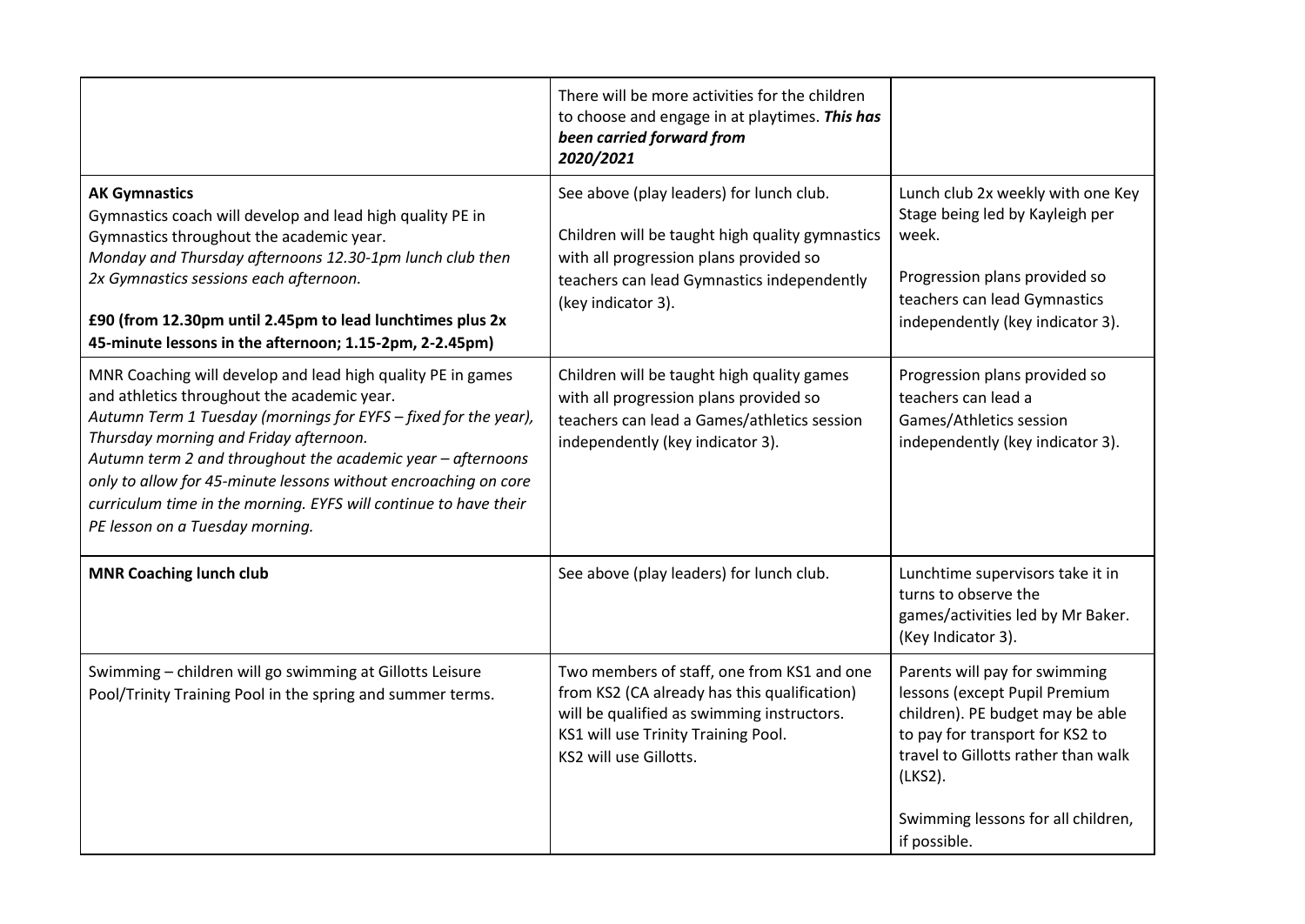| <b>Key Indicator 2</b><br>(the profile of P.E. and sport is raised across the school as a tool for whole-school improvement)                                                                                                                                                                                                              |                                                                                                                                                                                                                                                                                                                                                                                                                                                                               |                                                                                                                                                                                                                  |  |
|-------------------------------------------------------------------------------------------------------------------------------------------------------------------------------------------------------------------------------------------------------------------------------------------------------------------------------------------|-------------------------------------------------------------------------------------------------------------------------------------------------------------------------------------------------------------------------------------------------------------------------------------------------------------------------------------------------------------------------------------------------------------------------------------------------------------------------------|------------------------------------------------------------------------------------------------------------------------------------------------------------------------------------------------------------------|--|
| <b>Actions &amp; Funding</b>                                                                                                                                                                                                                                                                                                              | Impact                                                                                                                                                                                                                                                                                                                                                                                                                                                                        | Sustainability                                                                                                                                                                                                   |  |
| (Actions identified through self-review to improve the<br>quality of provision)                                                                                                                                                                                                                                                           | (Anticipated/actual effect on pupils<br>including measures/evidence)                                                                                                                                                                                                                                                                                                                                                                                                          | (How will the improvements be<br>sustained)                                                                                                                                                                      |  |
| To invite sports personalities in to the school to talk to the<br>children about their passions<br>£0 if we ask the community/zoom calls with sporting parents                                                                                                                                                                            | Children will identify with success and aspire<br>to be a local sporting hero.<br>A questionnaire will go out asking for<br>parent/carer sporting enthusiasts to see who<br>would be willing to come in to lead an<br>assembly.<br>Children will share their dance and gymnastics<br>routines confidently in assemblies. Increased<br>self-esteem and confidence will have an<br>impact on learning across the curriculum.<br>This has been carried forward from<br>2020/2021 | Links to Henley Youth Festival,<br>Henley Tennis Club, Henley Rugby<br>Club, Henley Cricket Club, Henley<br>Golf Club, Henley Rowing Club<br>We have a large number of parents<br>who may be willing to come in. |  |
| To timetable during achievement assemblies every other Friday,<br>a 'celebration' for sports and personal achievements<br>(improvement in daily mile, gymnastics competitions, swimming<br>badges etc) MNR Coaching will be offering 'Star of the Week'<br>awards to children who are showing the school/Olympic values<br>in PE lessons. | Children will be aware of the importance of PE<br>and Sport and will be proud to share their<br>achievements (both school and home) with<br>the rest of the school.                                                                                                                                                                                                                                                                                                           | No cost. Easy to sustain with<br>teachers reminding children to<br>bring in<br>certificates/photos/commendation<br>etc.<br>MNR coaching to be a part of the<br>'Star of the Week' awards every<br>Friday.        |  |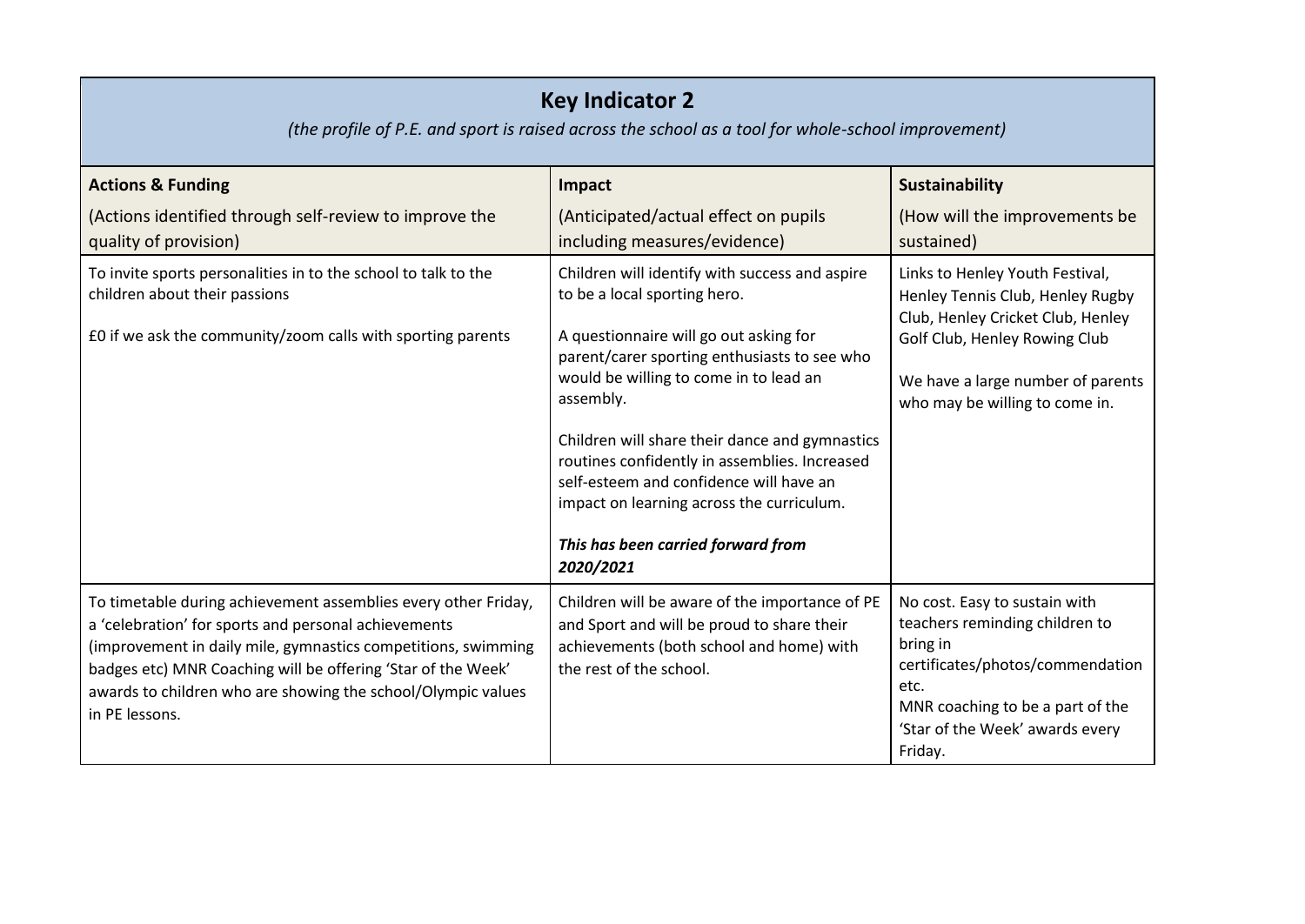| P.E. noticeboards in the entrance/out on the playground for<br>parents to see what events are coming and for children to<br>sign up. | To raise the profile of PE and sport for all<br>visitors and parents/carers.<br>Notice boards will profile play leaders (photos<br>for children to see who to go to). | Subject Lead to keep boards<br>updated every half term (6x per<br>year).<br>2x small noticeboards; one on the<br>top playground and one on the |
|--------------------------------------------------------------------------------------------------------------------------------------|-----------------------------------------------------------------------------------------------------------------------------------------------------------------------|------------------------------------------------------------------------------------------------------------------------------------------------|
|                                                                                                                                      | This has been carried forward from<br>2020/2021                                                                                                                       | bottom playground with play<br>leaders photos on display.                                                                                      |

|                                                                                                                |                                      | 1x large notice board for parents to<br>see future events on the bottom<br>playground/in the reception area in<br>the entrance hall. |
|----------------------------------------------------------------------------------------------------------------|--------------------------------------|--------------------------------------------------------------------------------------------------------------------------------------|
| <b>Key Indicator 3</b><br>(increased confidence, knowledge and skills of all staff in teaching P.E. and sport) |                                      |                                                                                                                                      |
| <b>Actions &amp; Funding</b>                                                                                   | Impact                               | <b>Sustainability</b>                                                                                                                |
| (Actions identified through self-review to improve the                                                         | (Anticipated/actual effect on pupils | (How will the improvements be                                                                                                        |

| ACUONS & FUNDING                                       | -impact                              | <b>Sustamabili</b> |
|--------------------------------------------------------|--------------------------------------|--------------------|
| (Actions identified through self-review to improve the | (Anticipated/actual effect on pupils | (How will th       |
| quality of provision)                                  | including measures/evidence)         | sustained)         |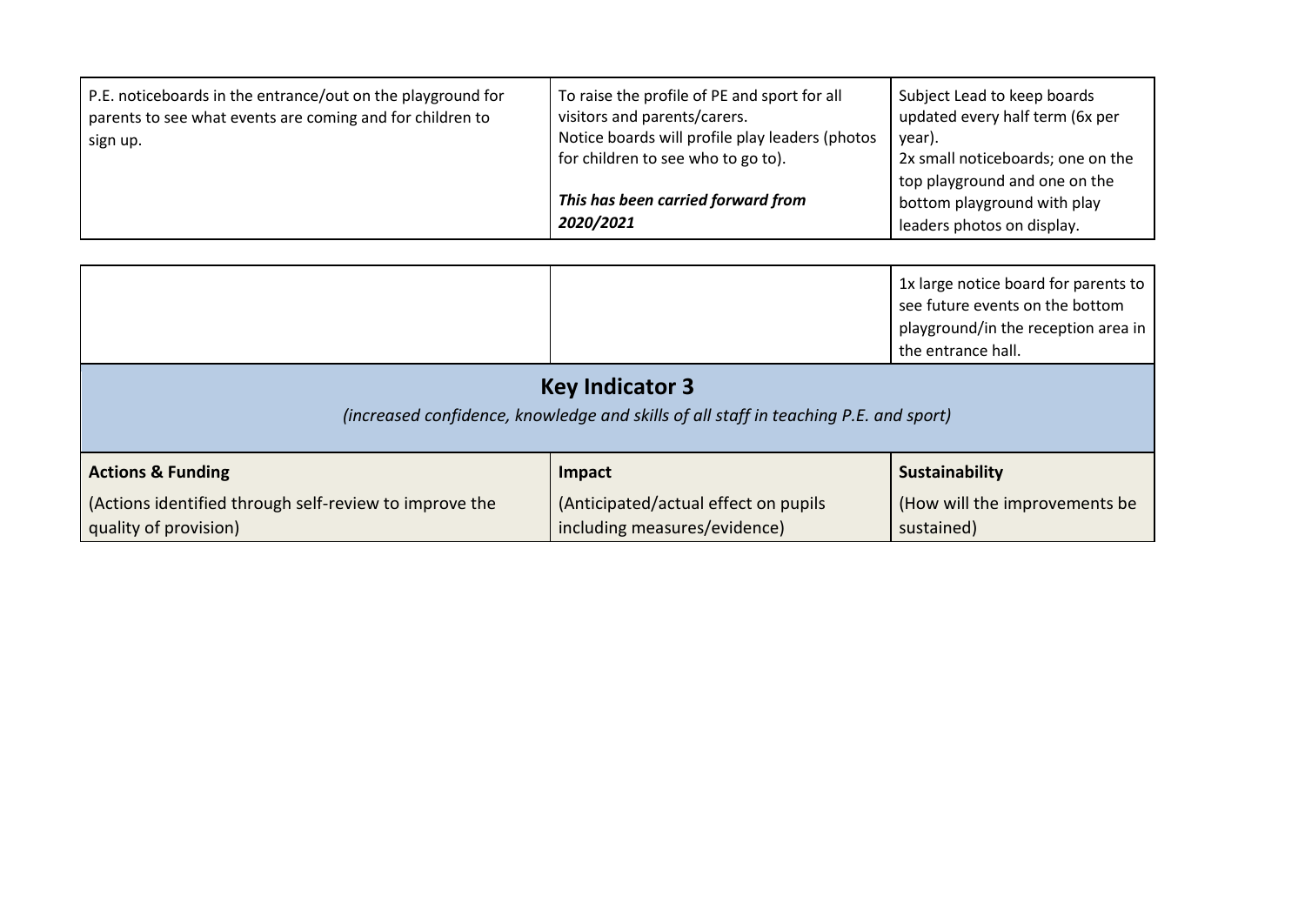| <b>MNR Coaching</b><br>The coach is a sports specialist who will teach and demonstrate<br>excellent fundamental and locomotive skills with pupils and<br>teachers.<br>Autumn Term 1 Tuesday (mornings for EYFS – fixed for the year),<br>Thursday morning and Friday afternoon.<br>Autumn term 2 and throughout the academic year - afternoons<br>only to allow for 45-minute lessons without encroaching on core<br>curriculum time in the morning. | Teachers/TAs who wish to gain qualification,<br>will observe high quality PE lessons and team<br>teach alongside MNR coach.<br>Children will be taught high quality games<br>with all progression plans provided so<br>teachers can lead a Games session<br>independently (key indicator 3). | Teachers will receive excellent<br>lesson plans which are<br>differentiated for those who need<br>to be challenged, those who are<br>able to take on the task and those<br>who need additional support. MNR<br>coaching will be assessing the<br>children throughout the year to<br>ensure all children are progressing<br>and developing their skills.<br>Teachers will have access to these<br>assessments.<br>Progression plans provided so<br>teachers can lead a Games session<br>independently (key indicator 3). |
|------------------------------------------------------------------------------------------------------------------------------------------------------------------------------------------------------------------------------------------------------------------------------------------------------------------------------------------------------------------------------------------------------------------------------------------------------|----------------------------------------------------------------------------------------------------------------------------------------------------------------------------------------------------------------------------------------------------------------------------------------------|-------------------------------------------------------------------------------------------------------------------------------------------------------------------------------------------------------------------------------------------------------------------------------------------------------------------------------------------------------------------------------------------------------------------------------------------------------------------------------------------------------------------------|
| <b>Reimagine Sport (Gymnastics)</b><br>The gymnastics coach will develop and lead high quality PE in<br>Gymnastics throughout the academic year. Deep dive criteria for<br>Gymnastics with progression plans will be provided.<br>Mondays and Thursdays and Fridays 12.30-1pm lunch club then                                                                                                                                                        | Teachers/TAs who wish to gain qualification,<br>will observe high quality Gymnastics lessons<br>and team teach alongside the coach.                                                                                                                                                          | Lunch club 3x weekly with one Key<br>Stage being led by AK Gymnastics<br>per week.                                                                                                                                                                                                                                                                                                                                                                                                                                      |
|                                                                                                                                                                                                                                                                                                                                                                                                                                                      |                                                                                                                                                                                                                                                                                              |                                                                                                                                                                                                                                                                                                                                                                                                                                                                                                                         |

| 2x Gymnastics sessions each afternoon on Monday and Thursday<br>afternoons<br>£90 (from 12.30pm until 2.45pm to lead lunchtimes plus 2x<br>45-minute lessons in the afternoon; 1.15-2pm, 2-2.45pm) | Children will be taught high quality gymnastics<br>with all progression plans provided so<br>teachers can lead Gymnastics independently<br>(key indicator 3). | With the P.E. grant we will be able<br>to include all children across the<br>three key stages (KS1, LKS2 and<br>UKS2). Each class will have a half<br>hour session per week. |
|----------------------------------------------------------------------------------------------------------------------------------------------------------------------------------------------------|---------------------------------------------------------------------------------------------------------------------------------------------------------------|------------------------------------------------------------------------------------------------------------------------------------------------------------------------------|
|                                                                                                                                                                                                    |                                                                                                                                                               | Progression plans provided so<br>teachers can lead Gymnastics<br>independently (key indicator 3).                                                                            |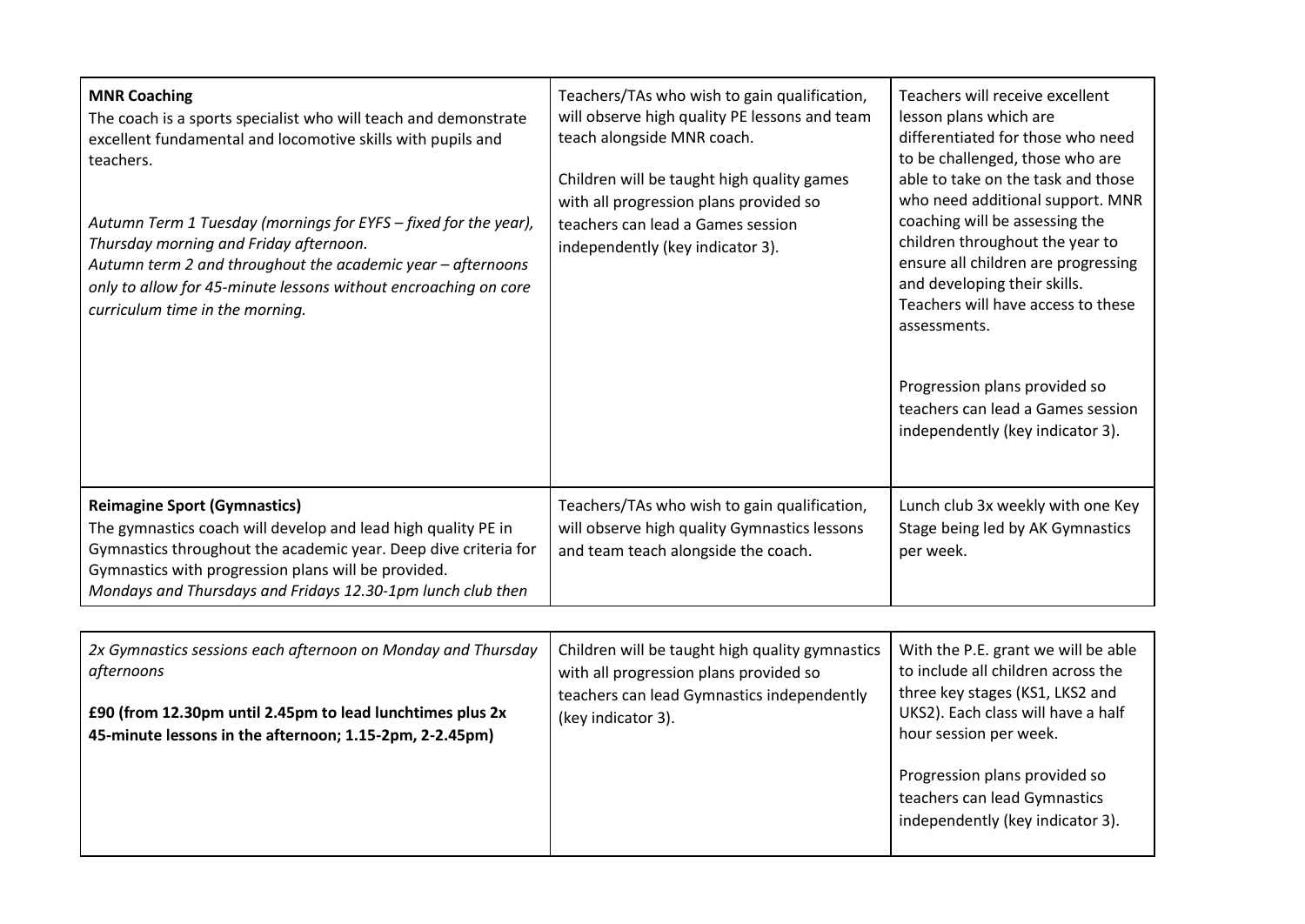| (Cost: £575.00) TBC<br><b>Bollywood Dance day for whole school</b>                                                                                                                          | Children have asked for dancing at Trinity.<br>Bollywood dancing helps develop<br>coordination, rhythm and imagination. Good<br>links to other non-core subjects (Geography,<br>PSHE).<br>This has been carried forward from<br>2020/2021          | Teachers and teaching assistants<br>will gain ideas on how to teach a<br>different style of dance.<br>A lesson plan will be emailed to the<br>school.                                                                                                       |
|---------------------------------------------------------------------------------------------------------------------------------------------------------------------------------------------|----------------------------------------------------------------------------------------------------------------------------------------------------------------------------------------------------------------------------------------------------|-------------------------------------------------------------------------------------------------------------------------------------------------------------------------------------------------------------------------------------------------------------|
| <b>Key Indicator 4</b><br>(broader experience of a range of sports and activities offered to all pupils)                                                                                    |                                                                                                                                                                                                                                                    |                                                                                                                                                                                                                                                             |
| <b>Actions &amp; Funding</b>                                                                                                                                                                | Impact                                                                                                                                                                                                                                             | <b>Sustainability</b>                                                                                                                                                                                                                                       |
| (Actions identified through self-review to improve the<br>quality of provision)                                                                                                             | (Anticipated/actual effect on pupils<br>including measures/evidence)                                                                                                                                                                               | (How will the improvements be<br>sustained)                                                                                                                                                                                                                 |
| To continue to offer a wide range of activities within and outside<br>the curriculum in order to have more pupils involved.<br>Many clubs offer two free places for pupil premium children. | Parents/Carers pay for KNs after school<br>activities; Netball, Football and Hockey<br>(Mondays, Tuesdays and Thursdays) Club<br>leader to offer TWO Free spaces for Pupil<br>Premium children.<br>Parents/Carers pay for after school activities; | With TWO free Pupil Premium<br>spaces offered per club, pupils who<br>would not usually be able to pay<br>for such clubs, will be able to. A<br>Pupil Premium child should be<br>offered up to TWO clubs per<br>academic year, this would include<br>school |

| External coaches run clubs in a wide range of<br>sports activities at the end of the school day.<br>Ask them to offer TWO Free spaces for Pupil<br>Premium children.               | swimming lessons (school pays<br>rather than parents). |
|------------------------------------------------------------------------------------------------------------------------------------------------------------------------------------|--------------------------------------------------------|
| Parents/Carers pay for Summer Camps which<br>take place during the school holiday periods<br>throughout the year. Ask them to offer TWO<br>Free spaces for Pupil Premium children. |                                                        |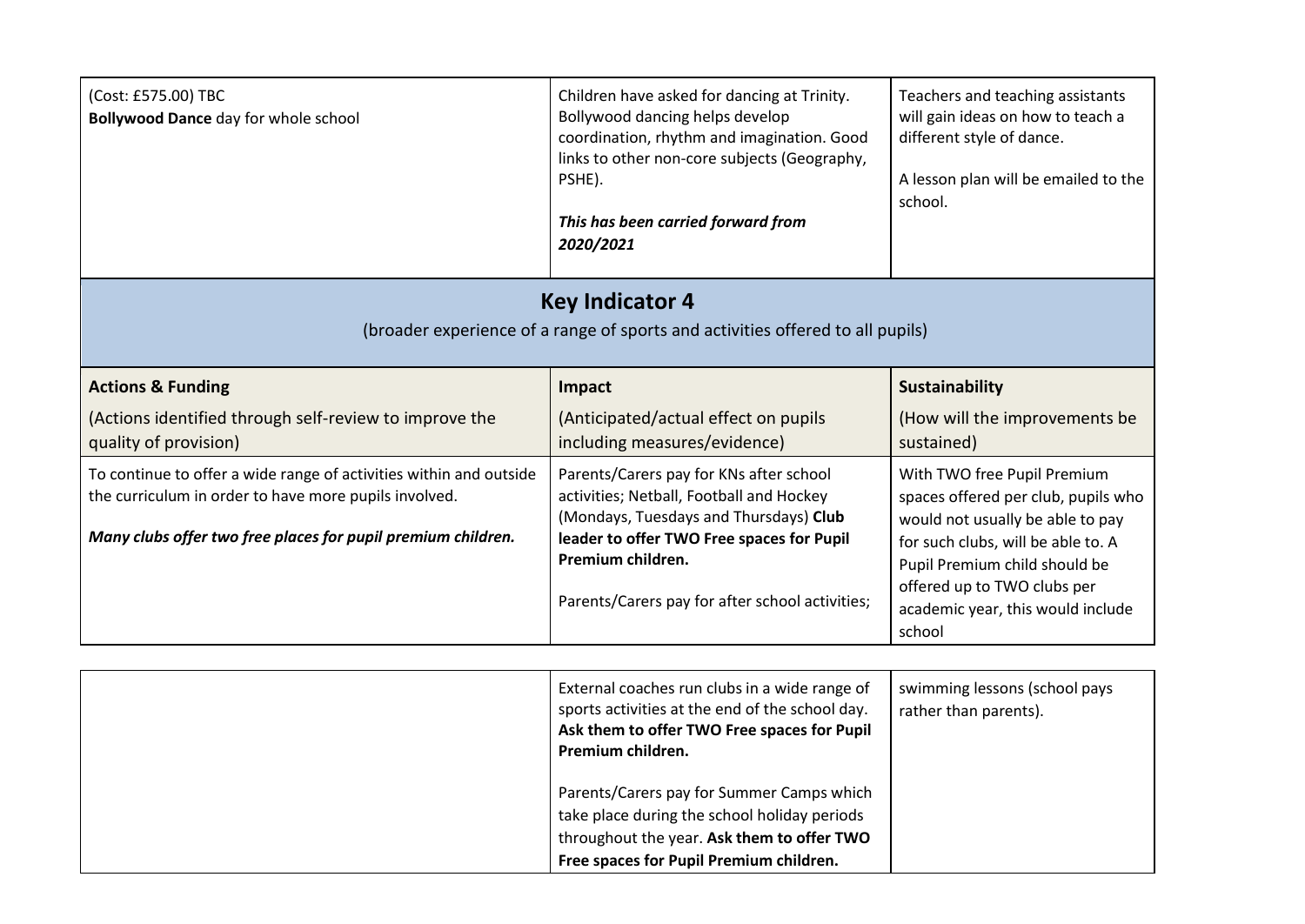| <b>PSHE and well-being</b><br>SW has brought in the scheme 'Jigsaw' £0 from PE grant<br>The school counsellor £0 from PE grant<br>Colour zone training through HC £0 from PE grant | Emphasis on teaching health and well-being<br>during PSHE lessons means mental well-being<br>for all pupils.<br>Children understand that eating well for<br>physical activity has many benefits.<br>Children know they are responsible for their<br>own well-being (drinking plenty of water,<br>exercising every day, breathing techniques for<br>emotional control)                                | With three spare kits per phase,<br>ranging in sizes, anyone who<br>forgets their kit will still be able to<br>participate in P.E. lessons. Parents<br>will be asked to donate trainers or<br>plimsolls when they no longer fit<br>their child(ren). Spare kits will be<br>kept in the phase leader cupboard.<br>If we have many trainers/plimsolls<br>donated, we could keep a box of<br>spare footwear in the hall, paired<br>up with an elastic band. |
|------------------------------------------------------------------------------------------------------------------------------------------------------------------------------------|------------------------------------------------------------------------------------------------------------------------------------------------------------------------------------------------------------------------------------------------------------------------------------------------------------------------------------------------------------------------------------------------------|----------------------------------------------------------------------------------------------------------------------------------------------------------------------------------------------------------------------------------------------------------------------------------------------------------------------------------------------------------------------------------------------------------------------------------------------------------|
| <b>KS2 Canoeing/Dragon Boat Racing</b><br>£ TBC                                                                                                                                    | A fun morning/afternoon to celebrate the end<br>of an academic year. This develops<br>independence, confidence and teamwork.<br>Children are exposed to water safety (linked<br>to swimming objectives in P.E.) and risk-taking<br>in a controlled environment in conjunction<br>with<br>the Local Authority off-site activities<br>coordinators.<br>This has been carried forward from<br>2020/2021 | Teachers will continue to work<br>with the Local Authority off-site<br>activities coordinators to provide<br>age related activities. Children will<br>have a good understanding of<br>water safety in the future. It is<br>likely their next school will have a<br>swimming pool.                                                                                                                                                                        |
| <b>KS1 Activity Day</b>                                                                                                                                                            | A fun day to celebrate the end of an academic<br>year for KS1/during Sports Fortnight. This                                                                                                                                                                                                                                                                                                          | Teachers will receive a day plan for<br>all activities which can be taught as                                                                                                                                                                                                                                                                                                                                                                            |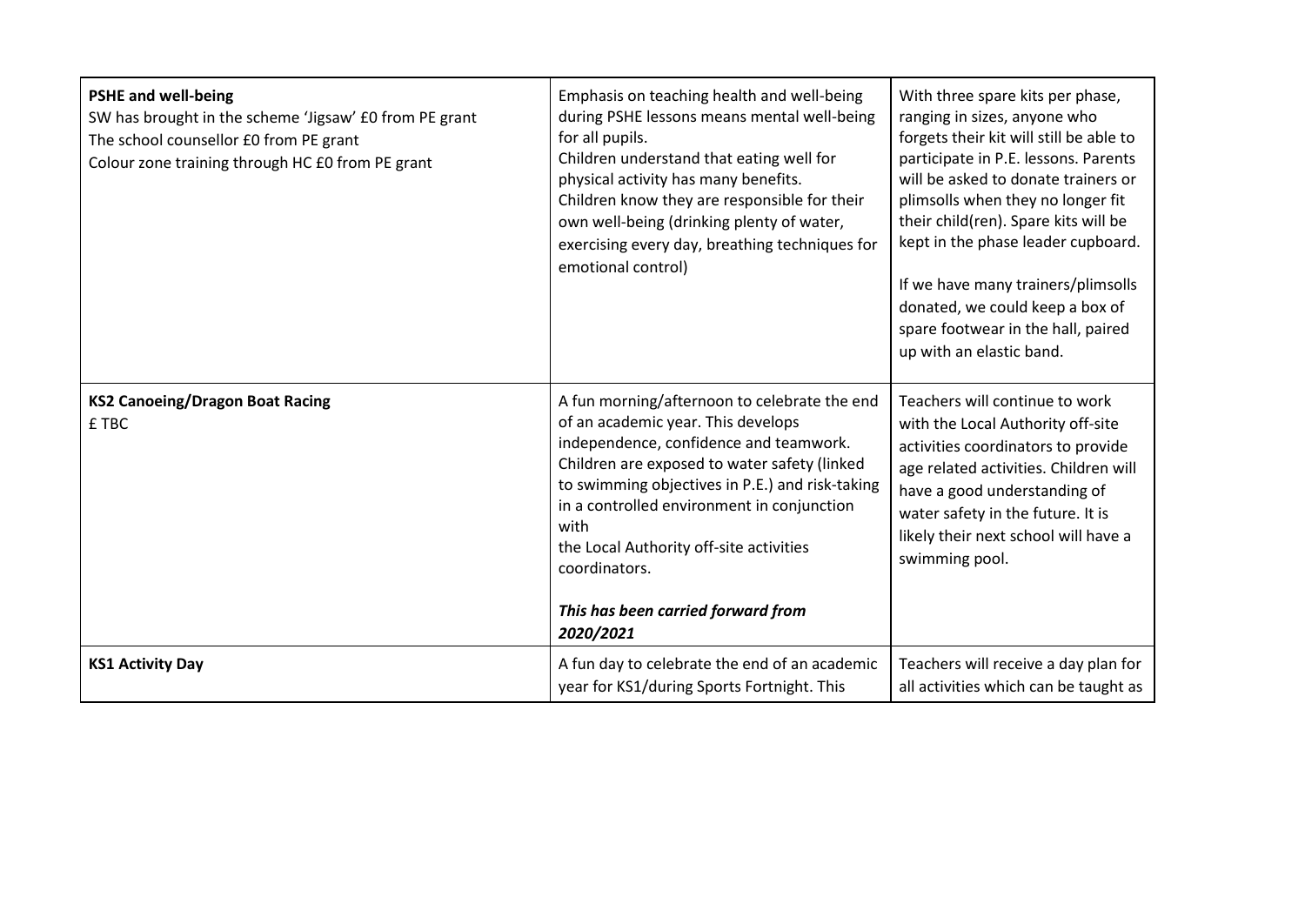| £500                                                                     | develops team building and builds confidence.<br>It also links well to using our senses in science<br>(blind trail).<br>Children participate in different activities and<br>exercises, incorporating skills, such as<br>balancing, coordination and endurance. | one-off lessons to help develop<br>teamwork, confidence, balance and<br>coordination. |
|--------------------------------------------------------------------------|----------------------------------------------------------------------------------------------------------------------------------------------------------------------------------------------------------------------------------------------------------------|---------------------------------------------------------------------------------------|
|                                                                          | This has been carried forward from<br>2020/2021                                                                                                                                                                                                                |                                                                                       |
| <b>Key Indicator 5</b><br>(increased participation in competitive sport) |                                                                                                                                                                                                                                                                |                                                                                       |
| <b>Actions &amp; Funding</b>                                             | Impact                                                                                                                                                                                                                                                         | <b>Sustainability</b>                                                                 |
|                                                                          |                                                                                                                                                                                                                                                                |                                                                                       |

| (Actions identified through self-review to improve the | (Anticipated/actual effect on pupils | (How will the improvements be |
|--------------------------------------------------------|--------------------------------------|-------------------------------|
| quality of provision)                                  | I including measures/evidence)       | sustained)                    |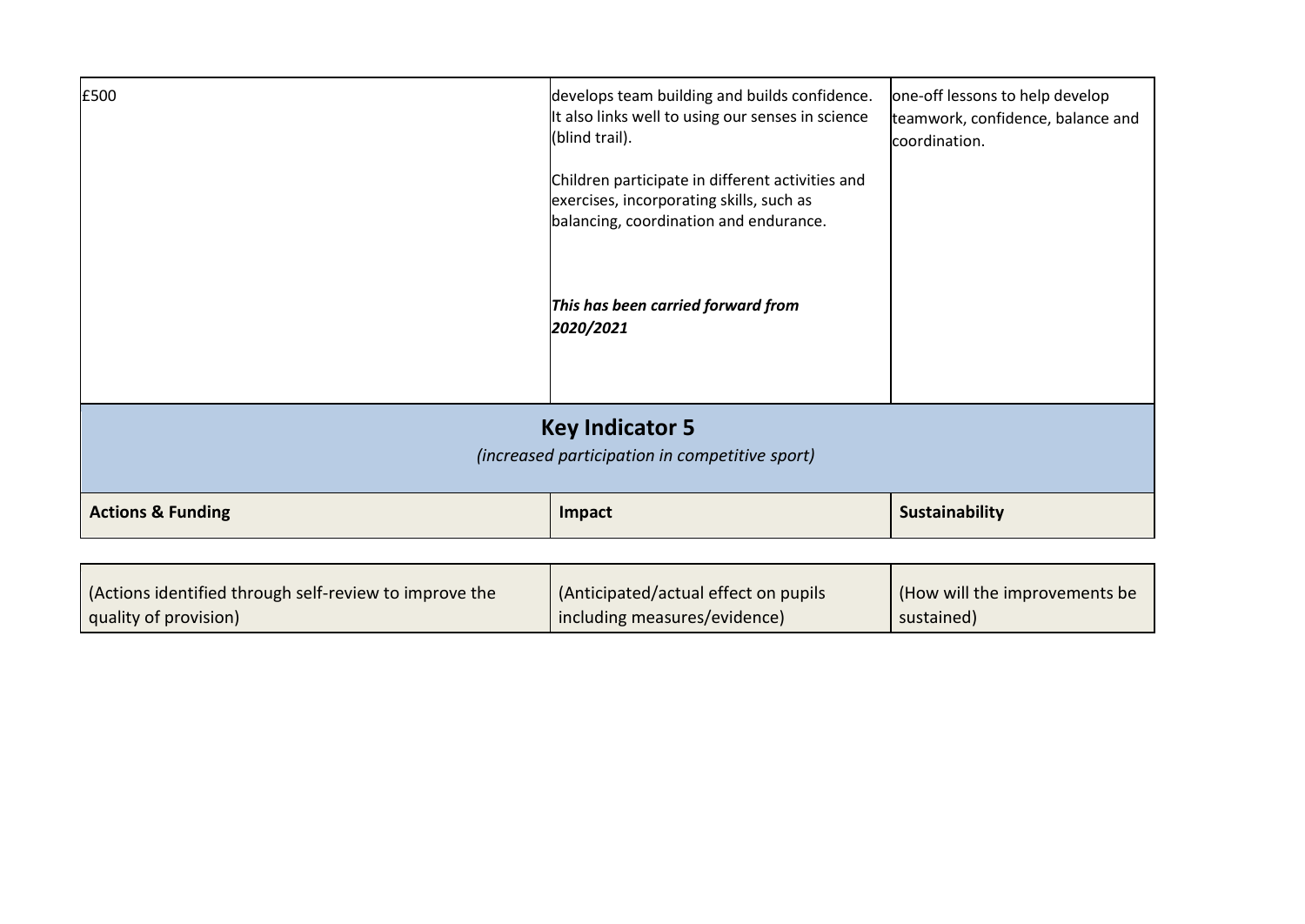| <b>Competitions/festivals/fundraising events</b><br>To work in partnership with our local primary schools and our<br>community to develop a cycle of competitive events (inter school<br>championships, inter house competitions etc).                                                                            | Subject Lead to organise more opportunities<br>between schools so we increase our<br>participation within inter-school competition<br>and events.<br>-regional cross country events.<br>-fundraising events (swimarathon)<br>Children will feel a sense of belonging and<br>pride when participating in inter-house<br>competitions and sports days.<br>House competitions could be celebrated in<br>Achievement assemblies. | Every other Friday in Achievement<br>assemblies we will celebrate our<br>children's achievements in<br>sports/other.                                                                                                                                                                                           |
|-------------------------------------------------------------------------------------------------------------------------------------------------------------------------------------------------------------------------------------------------------------------------------------------------------------------|------------------------------------------------------------------------------------------------------------------------------------------------------------------------------------------------------------------------------------------------------------------------------------------------------------------------------------------------------------------------------------------------------------------------------|----------------------------------------------------------------------------------------------------------------------------------------------------------------------------------------------------------------------------------------------------------------------------------------------------------------|
| To engage Henley Cricket and Henley Rugby clubs to support<br>children's wider experience of sport.<br>Sports coaches to come in and teach prior to a competition<br>outside Trinity (competing against other schools) - these can be<br>arranged when we have the possible diary dates for the<br>academic year. | As above.<br>Two free spaces given to Pupil Premium<br>children. TBC.<br>Transport may be arranged through the P.E.<br>grant if necessary.                                                                                                                                                                                                                                                                                   | Subject Lead would be asked to<br>attend as a Trinity representative<br>and support.<br>This would be easy to sustain as<br>long as competitions run. If due to<br>Covid regulations, there are fewer<br>or no events running, we will<br>organize more inter-House<br>competitions on the school<br>premises. |
| To continue to develop parental involvement/engagement<br>and pupil participation of sports day<br>See above.                                                                                                                                                                                                     | Notice boards on the playground will<br>announce the arrangements for Sports Day<br>with plenty of notice. Children will be asked<br>what they would like to compete in.<br>Children will feel pride in their House and will<br>enjoy sitting with fellow Team mates.                                                                                                                                                        | Sports day happens every year and<br>to no additional cost to Trinity.                                                                                                                                                                                                                                         |
| Transport to inter-school events/competitions<br>(Cost £1000 approx.) TBC                                                                                                                                                                                                                                         | A coach is required to travel locally to venues<br>in or near Henley. Transport is essential for<br>our children to arrive and depart from such<br>venues safely.                                                                                                                                                                                                                                                            | As long as we put aside approx<br>£1000 we should be able to<br>arrange travel for the events if<br>necessary.                                                                                                                                                                                                 |